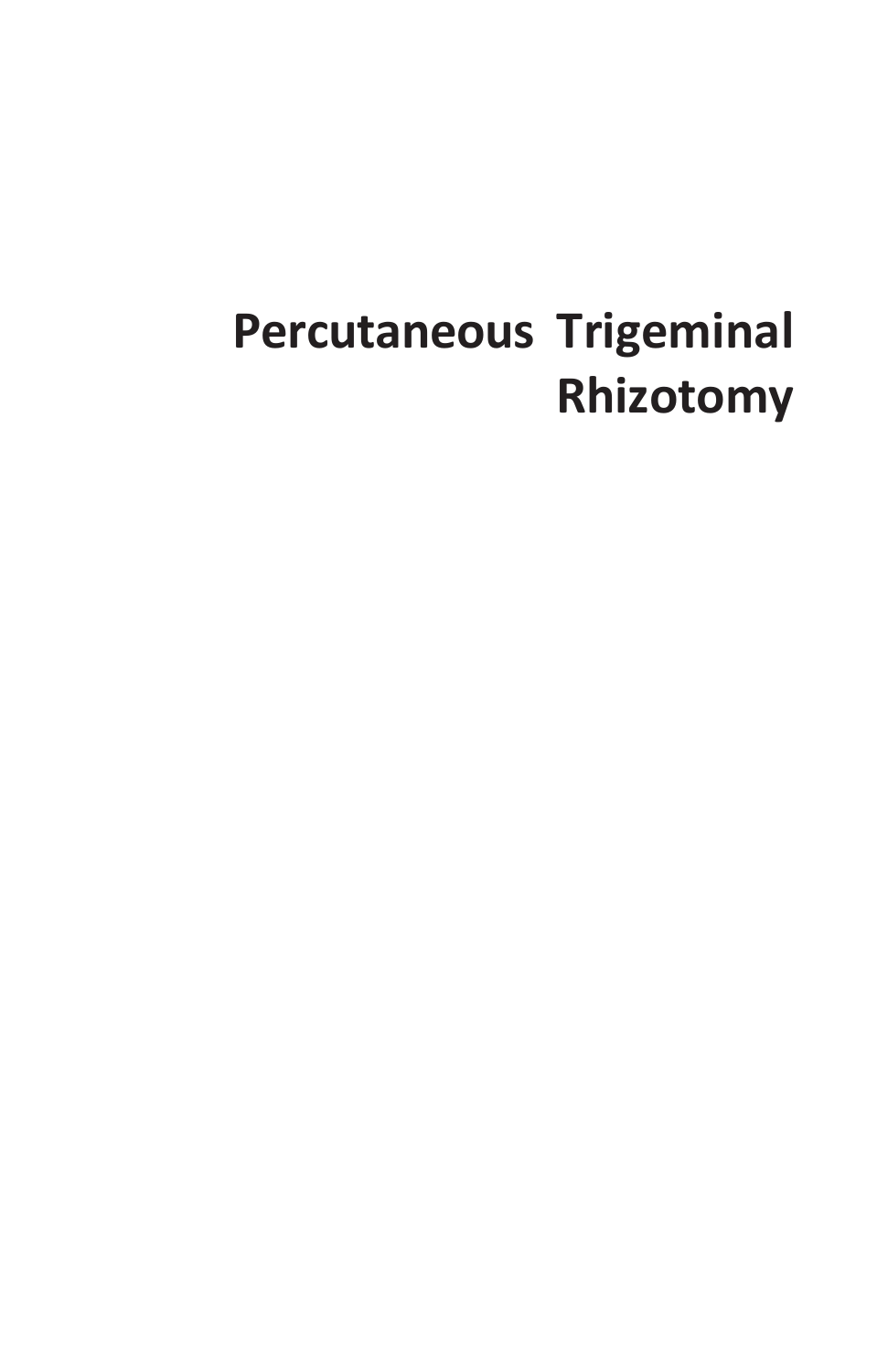This information pamphlet will give you general information about percutaneous trigeminal rhizotomyand your admission and stay at the hospital. If after reading this information you have any questions, please feel free to call your neurosurgeon's office.

# **What is a Percutaneous Trigeminal Rhizotomy?**

Trigeminal rhizotomy is a surgical procedure which partially or completely damages the branch of the trigeminal nerve that is associated with your pain. Percutaneous means 'through the skin'. The method used to damage the nerve can be heat (radiofrequency), compression (balloon), or chemical (glycerol). Following a rhizotomy, the patient trades their pain for numbness in the corresponding division(s) of the trigeminal nerve.

### **Benefits**

This operation is quick and effective and has minimal anesthetic risks. The patient goes home the same day and their trigeminal neuralgia pain is usually gone or reduced. Most people get used to the numbness and do not notice it after a few months.

#### **Risks**

This operation does not fix the cause of trigeminal neuralgia - only the symptoms are blocked. Patients will have numbness in an area of the face. This numbness is rarely annoying but in 1% of patients their symptoms can worsen into a syndrome called anesthesia dolorosa. Infection is rare. There are potential problems when numbness includes the eye (either deliberately or if the numbness spreads too far). A numb eye means a patient would not feel an eyelash or dirt in the eye and this could lead to a corneal ulcer and blindness. There is  $1$ 

mild post-operative discomfort (where the needle was placed) and patients may complain of soreness or weakness when chewing. Chewing may be weak. The area of numbness usually gets smaller with time because the nerve heals. If the nerve heals sufficiently, it will begin to pass the trigeminal neuralgia pain signals again. The operation may then need to be repeated.

### **Preparing for Surgery Before Admission to Hospital**

Anticoagulants and other medications that thin your blood such as Aspirin, Coumadin (Warfarin), Lovenox (Enoxaparin), Ticlid (Ticlopidine), Plavix (Clopidogrel) and Ginkgo must be discontinued 2 weeks before your surgery. Pradaxa (Dabigatran), Xarelto (Rivaroxaban) and Eliquis (Apixaban) must be discontinued 5 days before your surgery. Before you come into hospital, consider the following:

- You will be awake for a portion of the operation although some patients do not remember this
- Make arrangements to return home. Most likely, you will be discharged after your operation. On rare occasions, you may need to spend the night in hospital and be discharged at 9:00 am.
- Limit the money you bring into hospital. Only bring enough to cover personal expensessuch as a newspaper or a taxi ride home.
- Do not bring valuables (jewelry, lap tops, etc.) into the hospital.

### **Admission to Hospital**

Your surgeon's office will contact you the day before your scheduled surgery to confirm the time to report to the Admitting Department.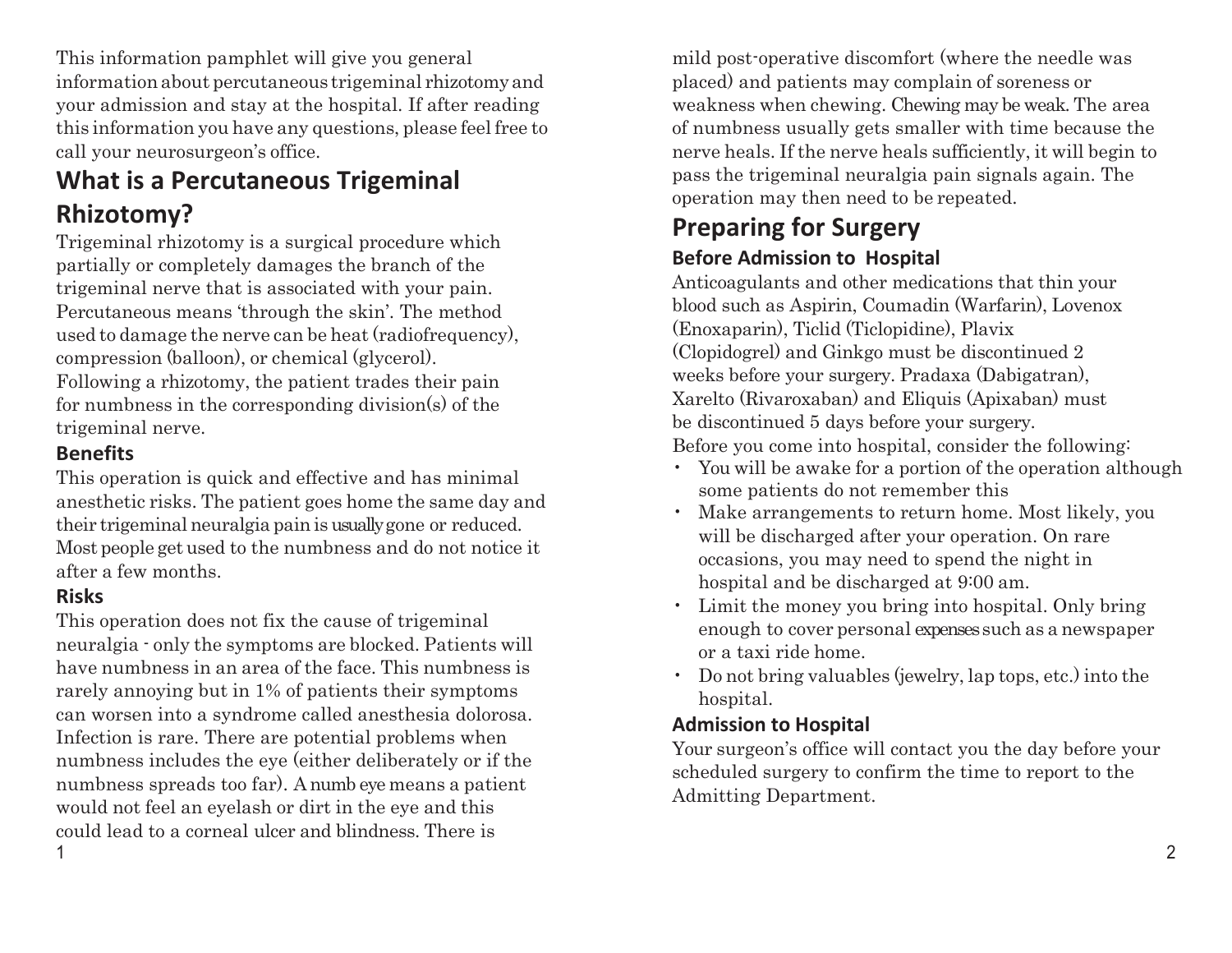### **The Night Before Surgery**

You can eat or drink until midnight on the night before your operation. After midnight you can no longer take solid foods or drink alcohol. You may drink small amounts of clear fluids until 3 hours before your admission. You may take all your medications (except blood thinners) with small sips of water.

Take all your neuralgia medications before surgery so you will not have an attack during surgery.

# **The Morning of Surgery**

You will have an intravenous  $(V)$  line started in your arm. This IV line will provide you with fluids that you would normally get from drinking. You will be given all your other medications (e.g. blood pressure pills and neuralgia medications) with a sip of water the morning of surgery.

# **The Operating Room**

Through your IV the anesthetist will give you a medication to make you sleep for a very short time. When you are asleep, your neurosurgeon will insert a fine needle through your cheek into the area of the trigeminal nerve and its branches. After the needle is in place, you will wake up. Your neurosurgeon will use the needle to stimulate the trigeminal nerve and ask you where you feel the stimulation. It will feel like a 'tingle' or 'buzzing' and you must tell the neurosurgeon where you feel this. The needle will be adjusted until the tingling is felt in the area where the neuralgia has been.

You will then be put briefly to sleep while your neurosurgeon makes a permanent lesion in the branch of the trigeminal nerve that was causing your pain. Because of the medications you were given, you may remember very little of the procedure. The operation is usually completed in one hour.

### **After your operation**

You will be taken to the Perioperative Care Centre (PCC) to wake up after the procedure. You may stay an average of 1 to 2 hours in the PCC while you wake up from the anaesthesia. Your family can meet you there and take you home.

### **What to Expect After Your Operation**

- Your recovery will be very rapid. For example, you may be eating within a few hours of surgery and you will be discharged home within an hour two of surgery. You should eat on the other side of your mouth (where there is no numbness).
- You may experience some discomfort in your jaw where we did the surgery. This pain should respond to Tylenol if needed.
- You will experience a feeling of numbness in the area of your face where your pain used to be. This is how the operation works- by blocking the pain in the trigeminal nerve.
- You may or may not have a small band-aid on your cheek. There will be no scars or incisions.
- Rarely is there swelling or bruising in the cheek. If this happens, an ice pack on the cheek can help reduce swelling.

# **Follow Up Appointment**

You should see your neurosurgeon in 6 to 8 weeks in the office. Call immediately if you think your eye is numb. Only reduce your neuralgia medications if you are pain free.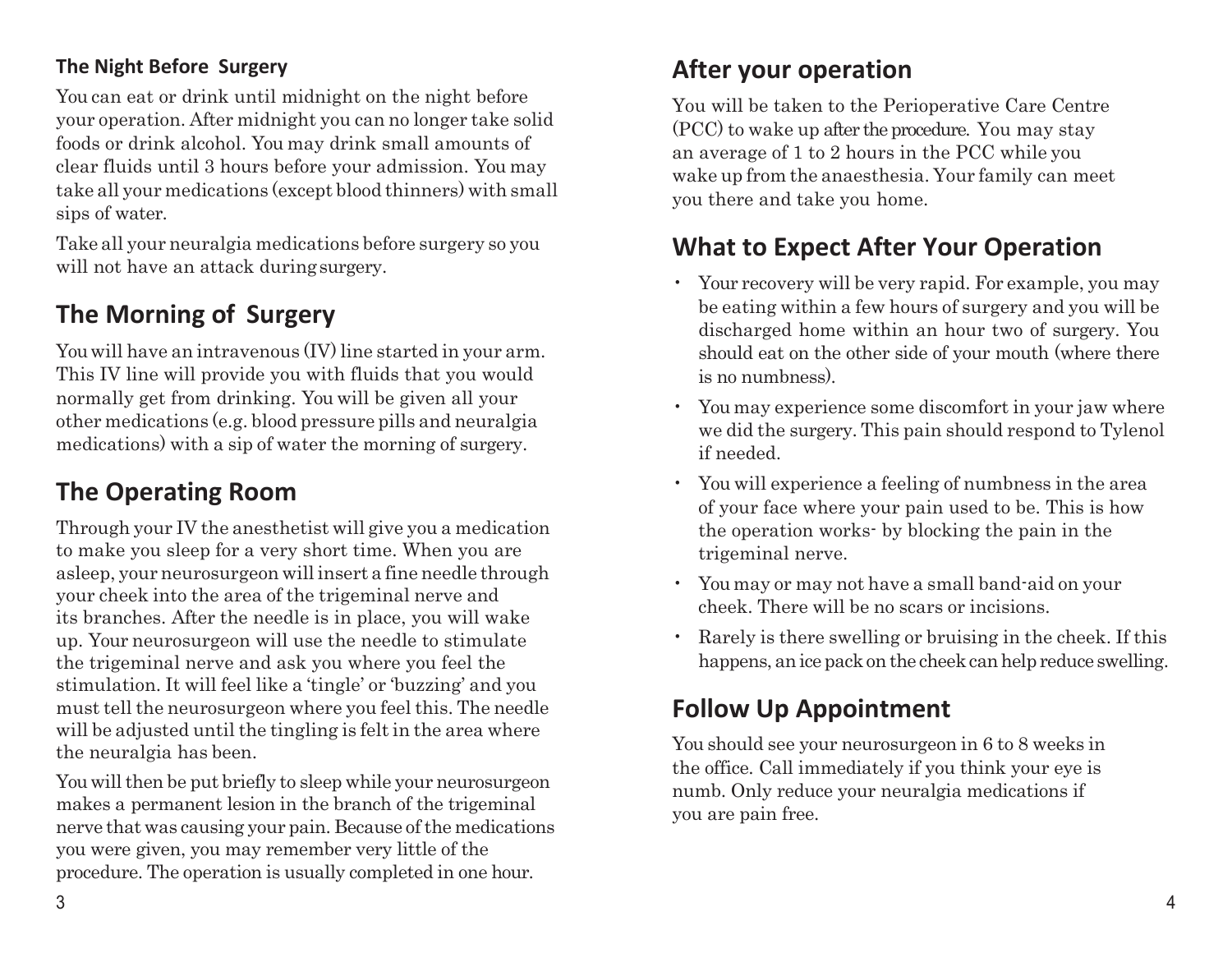### **Commonly Asked Questions**

#### **1. Do I need to discontinue my medication before the operation?**

- a. Anticoagulants and other medications that thin your blood such as Aspirin, Coumadin (Warfarin), Lovenox (Enoxaparin),Ticlid(Ticlopidine),Plavix (Clopidogrel) and Ginkgo must be discontinued 2 weeks before your surgery.Pradaxa (Dabigatran), Xarelto (Rivaroxaban) and Eliquis (Apixaban) must be discontinued 5 days before your surgery.
- b. Anticoagulants and blood thinners can be restarted two weeks after surgery.
- c. Do not stop your anti-neuralgia medications.

### **2. Will I be awake during the procedure?**

You will be awake for a portion of the operation. Yourneurosurgeon will ask you questions during the procedure to help localize the brain target.

### **3. Is this operation a cure for my Trigeminal neuralgia?**

Following a rhizotomy, the patient trades their pain for numbness in the corresponding division(s) of the trigeminal nerve. It is not a cure but very good at blocking the pain.

#### **4. How do Ireduce my anti-neuralgia medications after surgery?**

As long as you are pain-free, reduce your neuralgia medications by one tablet a day each week. If you were taking six tablets a day, it will take six weeks to wean yourself off the medications.